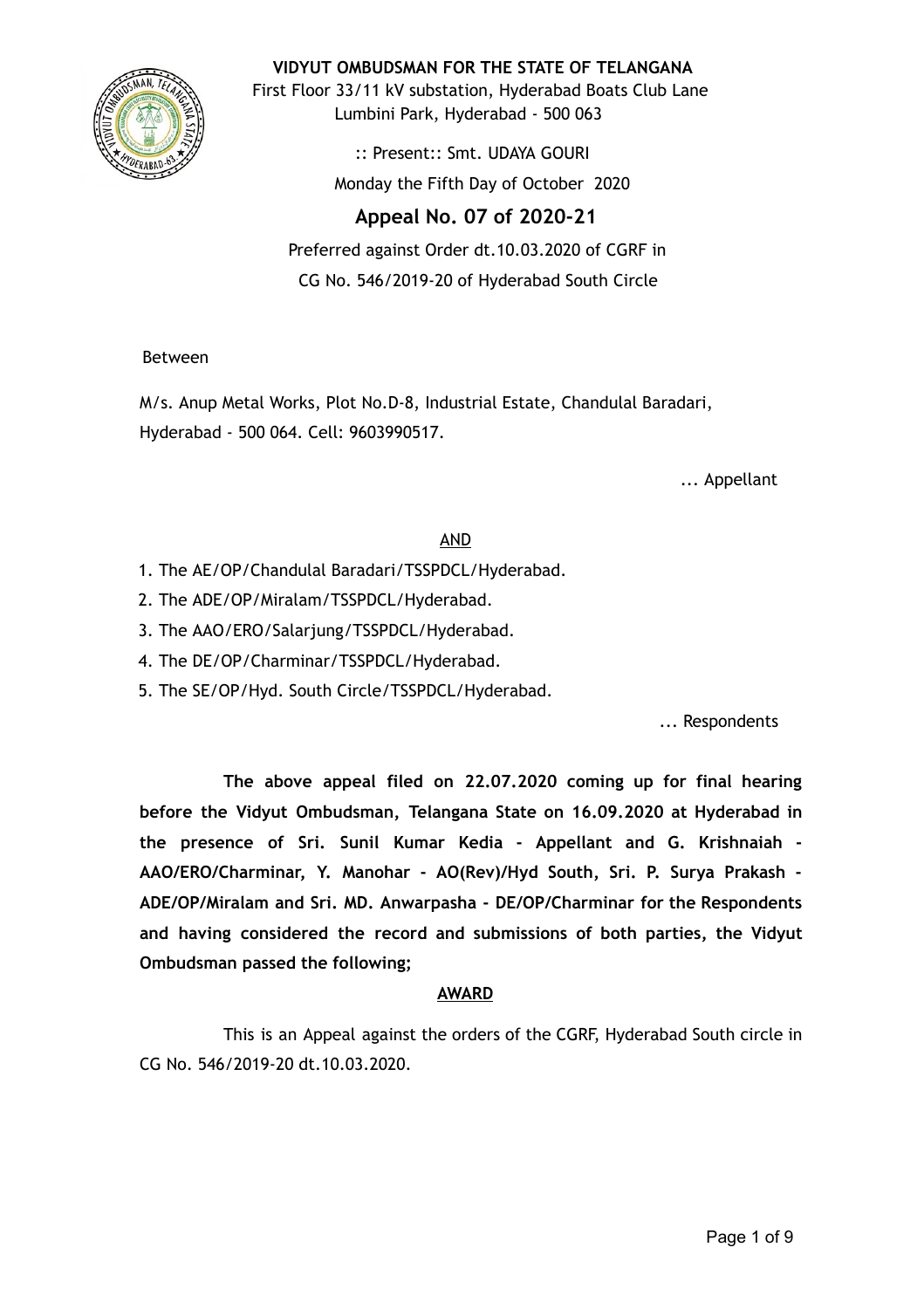**2.** The written submissions of the Appellant are hereunder:-

We have received on electricity bill for the month of November 2019 showing bill amount of Rs 96,088/- out of which 26,327/- were monthly consumption charges which was paid on 24/12/2019 and an amount of Rs 57,603/- as fixed charges and Rs 12,158/- as interest totaling to 69,761/- as arrears. We did not understand as to how the arrears were shown till last month there were no arrears to be paid by us as we are playing the bills regularly.

When we contacted AE Dist XXI (Chandulal Baradari) regarding the same, we were informed that this is for the fixed charges for the additional power sanctioned in the year 2012 & the notice was served on 30/12/2014, with reference to the notice we had requested vide our letter at  $31/12/2014$ , addressed AAO  $\&$  copy was submitted to ADE miralam, requesting then to regularise our A/c. But the A/c was not regularised, we did not utilise the power till today, the same can be viewed from our ledger of connected load with your & we never exceeded the contracted load of 48HP.We have received the order copy on 27/5/2020 due to government lockdown.

Moreover we have paid and amount of Rs 39,000/- as development charges on 23/7/2002 for an additional load of 26HP as per schedule III dated 20/06/2002, further we have submitted a letter dated 16-12-2004 to AE chandulal baradari and S.E(South Circle) starting there we are not getting the bill including our additional load ie 48+26=74 HP but getting the bills as per existing 48HP and hence if any arrears to rectify the same.

As the industry is struggling for survival we request you to withdraw the fixed charges amount along with the interest charges on it monthly wise and also the interest to be paid on our amount of Rs 39,000/- dated 23/7/2002 till date and regularised our account from this date hope you will understand the difficulties filed by us due to the pandemic and do the needful at the earliest.

### **3. Written submissions of the Respondents**

The Respondents through the Respondent No.2, ADE/OP/Miralam Sub Division submitted their written submissions stating as follows:-

As per the report of the AE/OP/Chandulal Baradari on SC No. M3-10500 under Category III pertains to M/s. Anup metal works at D.No. D-8,unit Chandulal Baradari in CH-Baradari Section of Miralam SubDivision in Charminar Division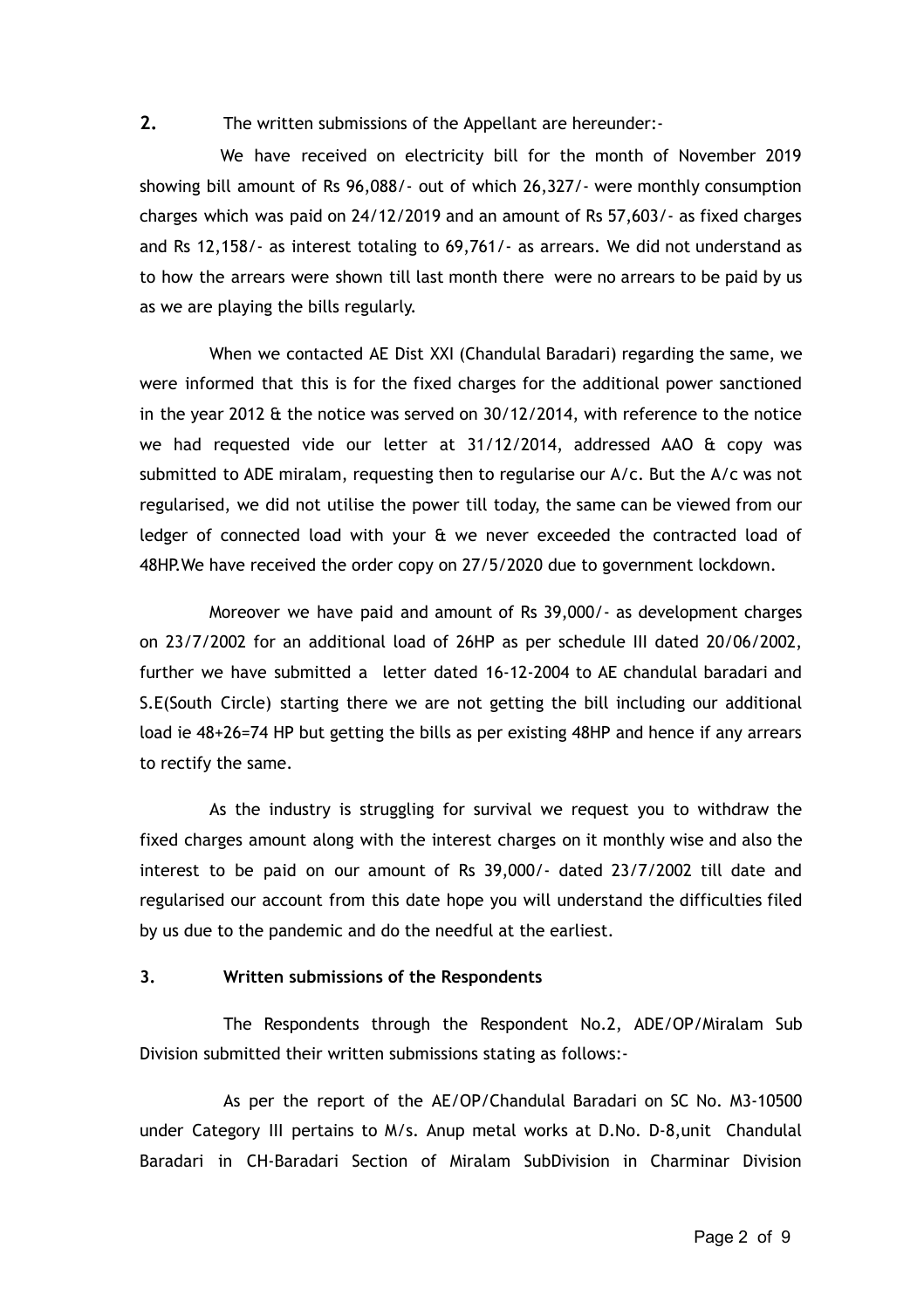regarding fixed charges arrears of Rs 57,603/- were raised in the month of Nov'2019. The service has been inspected by DPE wing on 12.08.2010 and it was found that consumer has connected load of 75 HP against Sanctioned load of 48HP. The Development Charges case has been booked for additional 26 HP of Rs 54,000/-, but the consumer has appealed for Re-inspection before the DE/OP/Charminar. After re-inspection of service, the DE/OP/Charminar on 10/12/2012 has issued FAO for connected load 61HP i.e additional load of 13 HP for Rs 26,000/-. The consumer has paid the case amount as per FAO issued by DEE/OP/Charminar in two instalments i.e Rs 18,000/- on 21/09/2013 and remaining Rs 8,000/- on 21/10/2013, but load was not been released in ERO after paying case amount.

As per the case registered in CGRF, the service has been re-inspected on 07.01.2020, along with AE/OP/Chandulal Baradari and found that the present connected load is 52 HP. The fixed charges were raised from the date of inspection as for the additional load of 13 HP, as agreed by the consumer and paid the DC and SD charges.

The above consumer has approached CGRF-2 with final hearing on 13.02.2020 and Hon'ble Chairperson has issued order on 17.03.2020, to revise the bill by calculating fixed charges for 3 years only.

Later CGM Revenue has issued an order to collect the shortfall fixed charges for the entire period as there is no Provision/Rule/Clause/Condition either in GTCS or in Regulation/Tariff Orders approved by the TSERC to restrict the back billing to only 3 years period.

Hence it was requested to drop the case and issue the suitable orders.

**4.** The Respondents through the Respondent No.3, AAO/ERO/Salarjung submitted their written submissions stating as follows:-

A Development Charges case was booked for service No. M3010500 vide case No.DPE/HYS/SD01/2165/10 on 12.08.2010, for utilising additional load of 27 HP than the actual contracted load of 48 HP for Rs 54,000/- (Development charges Rs 40,500/- and Security Deposit Rs 13500/-). In Dec'2012 a Final Assessment Order vide DE/OP/Division//DAT.D.No.3476 dt.10.12.2012 was issued for Rs 26,000/- (Development charges Rs 19500/- and Security Deposit Rs 6500/-)for excess load of 13 HP.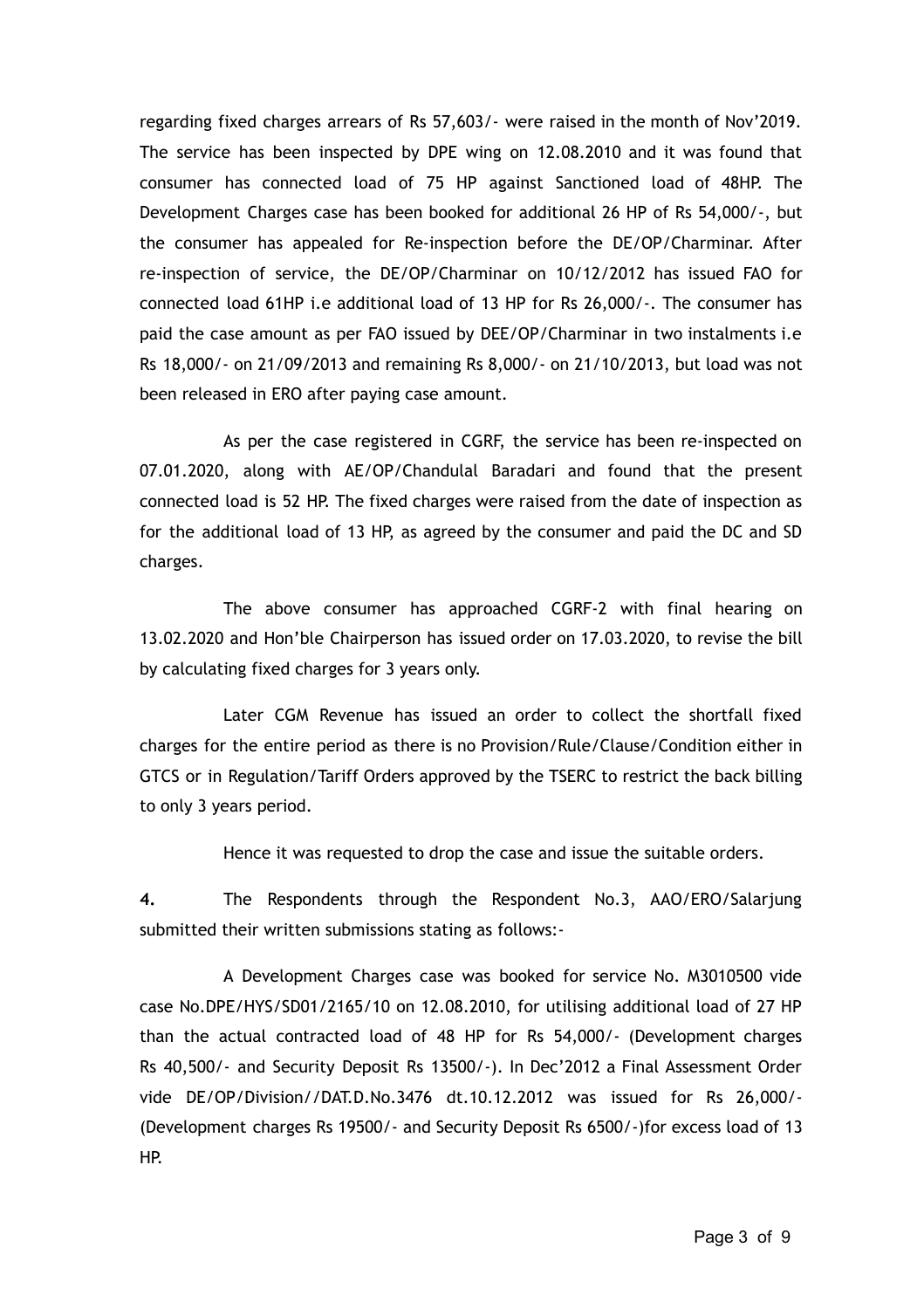The consumer has paid the total development charges case amount of Rs 26,000/- vide PR No. 87055210111 dt.21.10.2013 and PR No. 87055210195 dt.21.09.2013. In Nov'2019 the load was enhanced from 48 HP to 60 HP as per Provisional Assessment Notice. Due to which auto generated debit JE for Rs 57,603/ was raised by Head Quarters in the month of November'2019 towards fixed charges for additional load of 13 HP from the date of case booked i.e. from August'2010 to November'2019 which was un billed charges in the monthly bills.

The above information submitted to the CGRF, Chairperson and the CGRF issued directions as follows;-

*The Respondents/Licensee are hereby directed to revise the fixed charges amount only for three years on the service connection of the Consumer bearing S.C. No: M3015000 i.e. for the period from November, 2016 to November, 2019 (36 Months) for excess load of 12 HP and collect the same from the Consumer within (15) days from the date of receipt of this Order copy and shall file a compliance report along with the satisfactory letter of the Consumer.*The Complaint is disposed of accordingly.

*The Order shall be implemented within (21) days from the date of its receipt and compliance furnished to the Forum within a week thereafter as per clause 2.53 of Regulation No.3 of 2015 of Hon'ble TSERC.*

The Complainant if aggrieved by the above order, may approach the "VIDYUTH OMBUDSMAN" situated at First Floor, 33/11 KV Sub Station, Hyderabad Boats Club Lane, Lumbini Park, Hyderabad-500 063, within (45) days from the date of receipt of this order as per clause 3.19(a) of Regulation No.3 of 2015 of Hon'ble TSERC.

The forum directed to implement the orders within (21) days from the date of receipt and directed to submit compliance report to the forum within a week as per Clause 2.53 of Regulation No. 3 of 2015 of Hon'ble TSERC.

The Hon'ble CGRF has also issued orders in other cases and a clarification was sought on implementation of Hon'ble CGRF orders and it was requested to arrange to issue necessary instructions for implementation of the Hon'ble CGRF orders. The clarification was issued which is reproduced here under-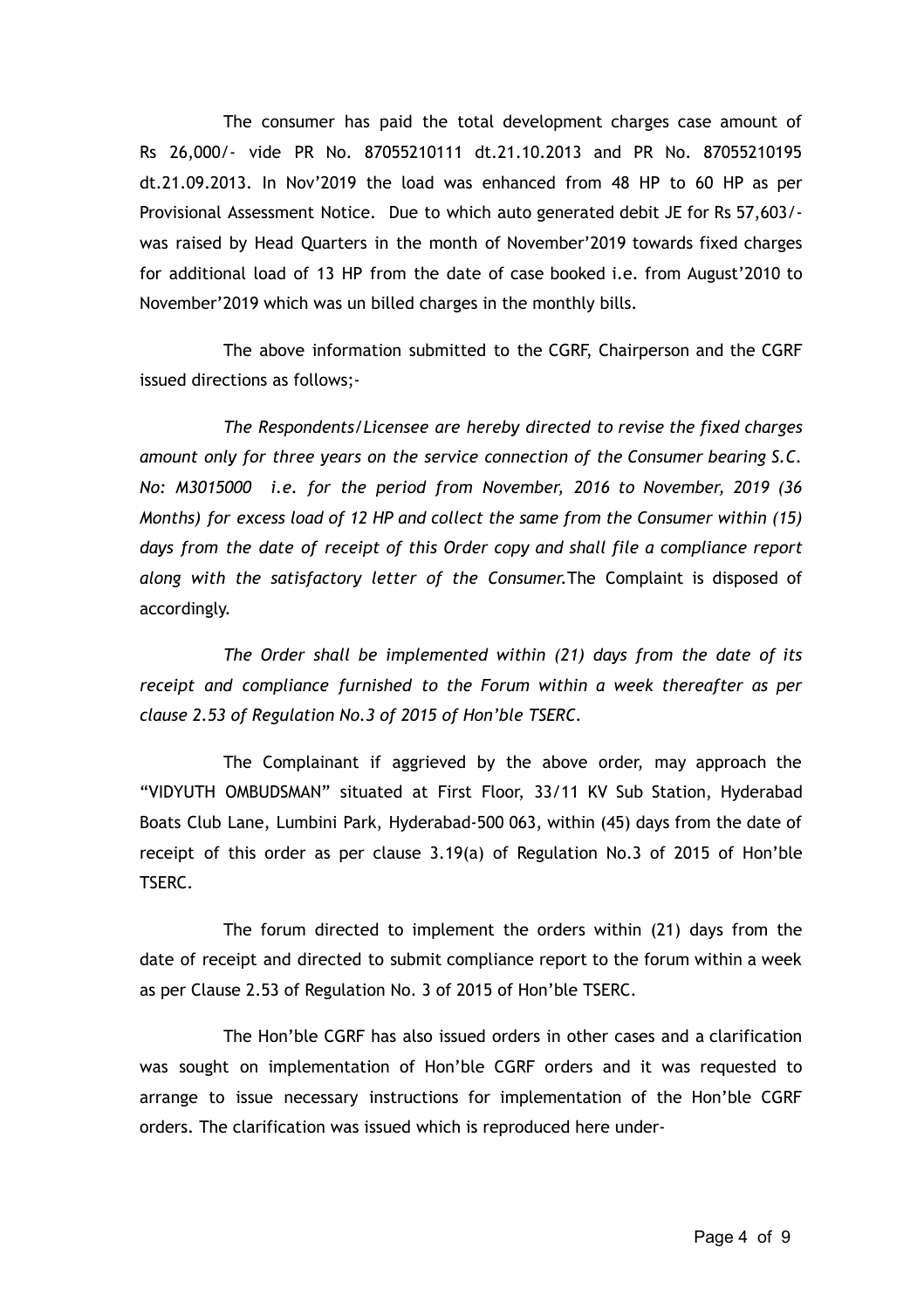*"To collect fixed charges against unauthorised loads regularised on receipt of 100% of case amount i.e. DEV and SD for the entire period from the date of inspection of service and booked a case for additional load to date of regularisation of load and also to file the Writ Petition before the Hon'ble High Court against the CGRF orders."*

*"The decision for exemption/limiting the shortfall period to 3 years for collection of shortfall fixed charges will lead to disincentive to tthe consumer, who have paid these 100% case amount in time and whose unauthorised excess loads are regularised in time in EBS, as they have been paid the applicable fixed charges from the date of Regularisation of excess load in EBS and they have also paid non-refundable Development charges and Security Deposit for the un-authorised loads."*

#### **5. REJOINDER BY APPELLANT**:

In the month of November 2019, we had received the bill for an amount of Rupees 96088 out of which 26,237/- was monthly consumption charges and the amount of 57,603/- as fixed charges and rupees 12,158/- as interest totalling to rupees 69,761/- in arrears.

There was no consumption of contracted load above 48HP since the past several years of our operation.

In 2012, there was an addition of security deposit and development charges in the bill amount. We were informed that on non payment of the same our electricity would be disconnect with immediate effect and as we had no other option we were obliged to pay the bill. To our dismay, the case was left pending for several years until the extra 13HP was not released in november 2019.

In addition to this, we have paid a huge amount of Rs 39,000/- as development charges on 23rd February,2002 in addition to 26HP as per schedule III dated on 16th december 2004 was also submitted to AE Chandulal Baradari and accounts officer, mint compound which was received by SE.South Circle to release the addition load being 48HP+26HP=74HP as we were not getting the bill accordingly and rectify the arrears if any.

Then we addressed our grievance to the CGRF court and the Honorable Chairman issued an order dated 10/03/2020, to pay fixed the charges for 3 years.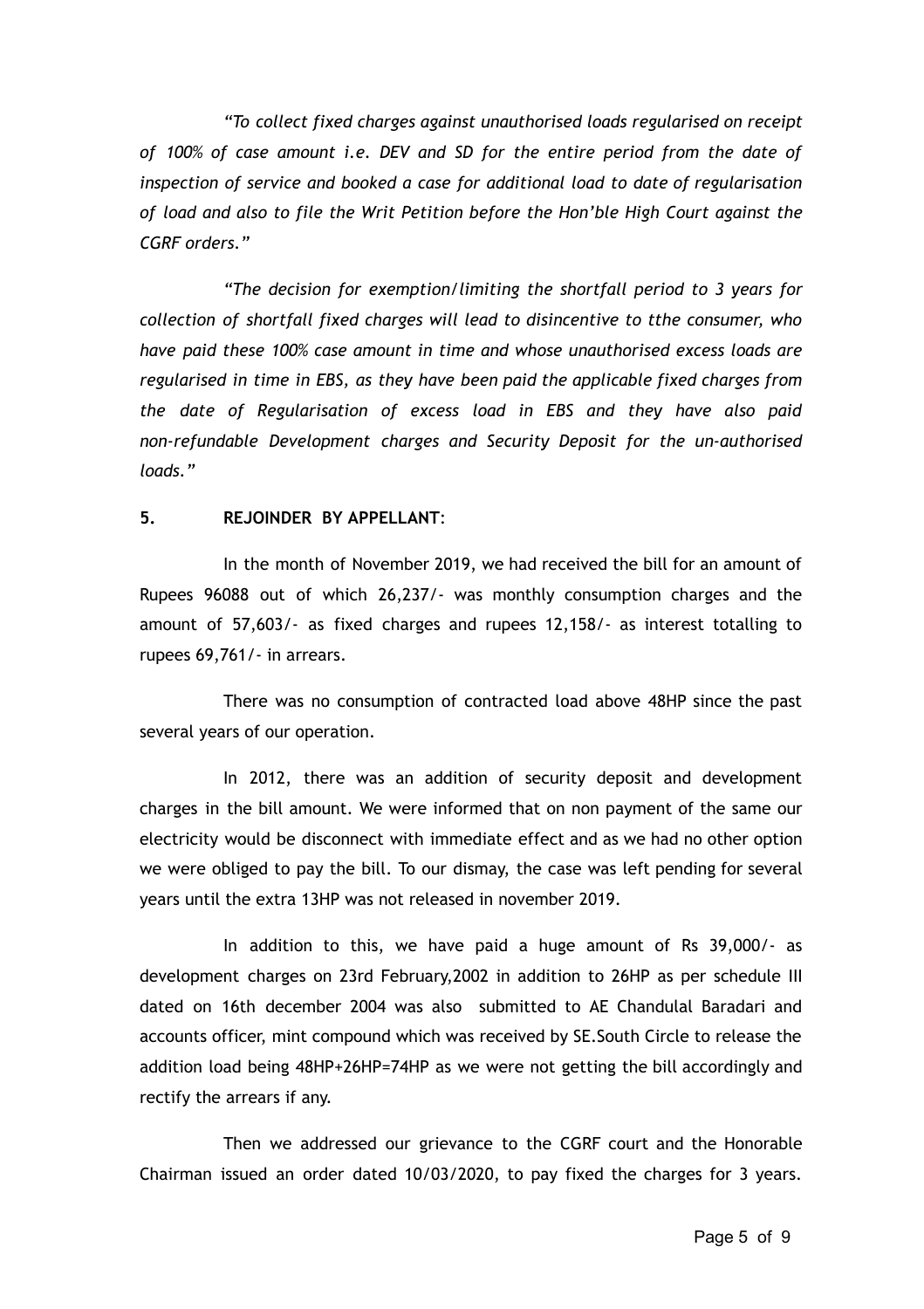Hence we approached the Vidyut Ombudsman and humbly request to waive off the above contracted load which we have never used and the department never released along with an amount of Rs 39,000/- dated 23/7/2002 and regularize our account.Our industry is a small scale industry which is severely affected due to the ongoing pandemic. Hope you understand our concern and do the necessary.

### **Heard both sides.**

**Issues**

**6.** In the face of the said contentions by both sides the following issues are framed:-

1. Is the fixed charges levied by the Respondents is in line with the statutory provisions?

2. To what relief?

### **Issue No.1**

**7.** M/s. Anup Metal Works of Category-3A situated at Plot No.D-8, Industrial Estate, Chandulal Baradari, Hyderabad bearing SC No.M3010500 pleaded for withdrawal of total Fixed Charges of Rs.57,603/- levied in the month of November 2019 to the SC No.M3010500 under LT Category-III.

That they have received an electricity bill for the month of November 2019 showing the bill amount of Rs. 96,088/- out of which Rs 26,327/- were monthly consumption charges which was paid on 24.12.2019 and an amount of Rs 57,603/- as fixed charges and Rs 12,158/- as interest, totalling to Rs 69,761/-. That they didn't understand as to how the arrears were shown, as till last month there were no arrears to be paid by them as they are paying the bills regularly. When they contacted AE regarding the same they were informed that this is for the fixed charges towards the additional load detected in the year 2012 and the notice was served on 30.12.2014. That they have addressed a letter to AAO & ADE with a request to regularize the load against their service connection. But the same was not regularized and they didn't utilize the supply till today, the same can be viewed from their ledger of connected load, it was held that they have never exceeded the contracted load of 48 HP. As their Industry is struggling for survival, hence the Appellant requested to direct the Respondents to withdraw the fixed charges.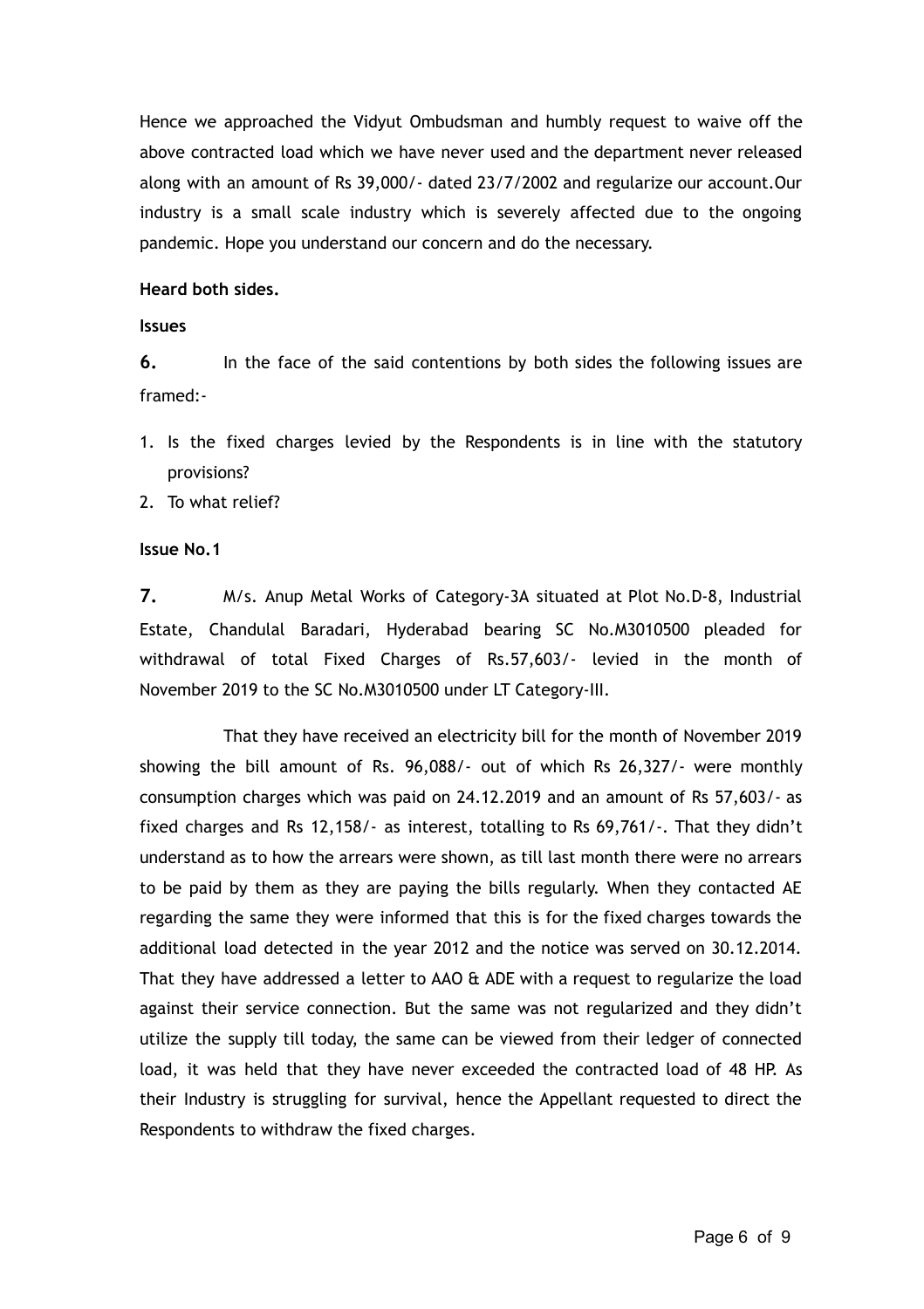**8.** The Respondent No.3 (AAO/ERO/Salarjung) filed written submissions stating that the the Developmental charges case was booked for service No.M3010500 vide case No.DPE/HYS/SD01/2165/10 on 12.08.2010 for utilizing additional load of 27 HP than the actual contracted load of 48 HP for an amount of Rs. 54,000/- (Developmental Charges Rs.40,500/- and Security Deposit Rs.13,500/-) were levied. In December 2012, a Final Assessment Order vide DE/Op/Division/DAT.D.No.3476 dated 10.12.2012 was issued for Rs.26,000/- (Development Charges Rs.19500/- and Security Deposit Rs.6,500/-) for excess load of 13 HP revising the initial assessment load of 27 HP. And the consumer has paid the revised development charges case amount of Rs. 26,000/- PR Number:87055210111, date:21-10-2013 & PR No.87055210195, dated:21-09-2013. In November 2019, the load was enhanced from 48 HP to 60 HP as per Final Assessment Order. Due to which Debit JE auto generated for Rs. 57,603/- (Rupees Fifty Seven Thousand Seven Hundred and Three only) towards fixed charges in the month of November 2019 to recover the shortfall amount on additional load of 13 HP from the date of case booking i.e., from August 2010 to November 2019 which was un billed charges in the monthly bills.

| <b>Tariff</b><br><b>Start</b><br>Date | <b>Tariff End Date</b> | No. of Months | Rate  | Load              | Charges |
|---------------------------------------|------------------------|---------------|-------|-------------------|---------|
| 01.09.2010                            | 31.03.2011             | 7             | 37    | $12 \overline{ }$ | 3108    |
| 01.04.2011                            | 31.03.2013             | 24            | 50    | $12 \overline{ }$ | 14400   |
| 01.04.2013                            | 31.03.2015             | 24            | 37.5  | $12 \overline{ }$ | 10800   |
| 01.04.2015                            | 30.06.2016             | 15            | 39.75 | 12                | 7155    |
| 01.07.2016                            | 30.11.2019             | 41            | 45    | 12                | 22140   |
| <b>Total</b>                          |                        | 111           |       |                   | 57,603  |

The details of Fixed charges levied are given below:-

**9.** A perusal of the events shows that soon after the receipt of payments towards the additional load of 13 HP, the Respondents should have regularised the load, which would not have raised the present dispute. There is negligence over not regularising the load in time from the Respondents. Coming to the issue of whether levy of fixed charges is in line with the statute or not. The excess load of 27 HP was detected on initial inspection on Dt:12.08.2010, subsequently demand notice of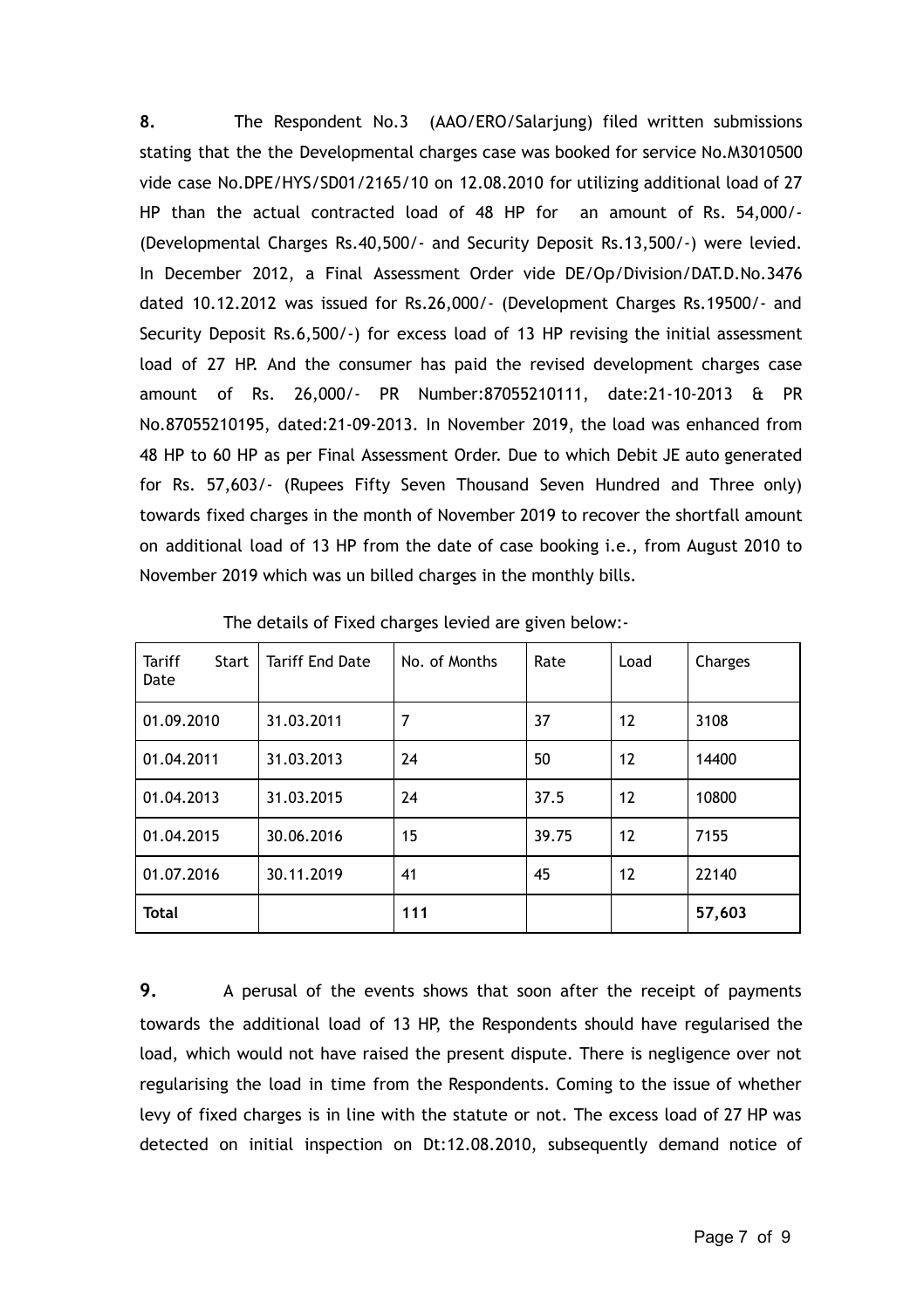Rs.54,000/- was issued for regularising the load, the Appellant opposed the detected load. An re-inspection was conducted, subsequently the DE/OP/Charminar issued Final Assessment order on dt.10.12.2012 based on the objections filed by the Appellant vide letter dt.19.09.2012, the additional connected load was revised consequent to the re- inspection from 27 HP to 13 HP. The Appellant paid Rs 26,000/ accepting the revised additional connected load of 13 HP on 21.10.2013. But the load was regularised on Nov'2019, after 6 years of receiving payments by the Respondents for reasons not known. The Tariff Orders issued by the Hon'ble Commission mandates payment of monthly Fixed Charges corresponding to the contracted load of the service connection. The non regularisation load led to the shortfall of the fixed charges to the extent of 13 HP load. The irregularity was observed by Respondents in the month of Nov'2019 and an amount of Rs 57,603/- was raised for the period from Sep'2010 to Nov'2019 but without giving any notice to the Appellant.

The amount so raised was again revised and an amount of Rs 5,298/- was credited to the Appellant's account vide J.E.No.3392 in the month of February' 2020.

The CGRF in CG No.546/2019-20/Hyderabad South Circle disposed of the said appeal directing the Respondents to limit the fixed charges upto 3 years only. Notwithstanding the above relaxation, the Appellant preferred present Appeal to withdraw the total amount.

**10.** The Appellant relied on the fact that he has not consumed the contracted load more than 48 HP in the past history, that they have forcibly paid the demanded amount of Rs 26,000/- consequent to disconnection. But in view of the fact that an opportunity was already awarded to the Appellant against his representation dt.19.09.2012 and on the re-inspection, Final Assessment Order was issued by the DE/OP/Charminar, revising the assessed load to 13 HP instead of initial assessed load of 27 HP, to which the Appellant accepted by paying the amount of Rs 26,000/- in 2013. There is a shortfall in levy of fixed charges from the date of inspection against the additional load of 13 HP. The fixed charges are liable to be paid corresponding to the contracted load as mandated by the Tariff Orders. The Appellant has not given any valid reasons on what grounds the Fixed charges are to be withdrawn. However, the Appellant can reduce their contracted load as per their requirement by applying for load deration. In regard to the plea in terms of amount adjustment of Rs 35,000/- paid in the year 2002, is that the paid amount is non refundable and is not connected to the present dispute of Additional load detected.